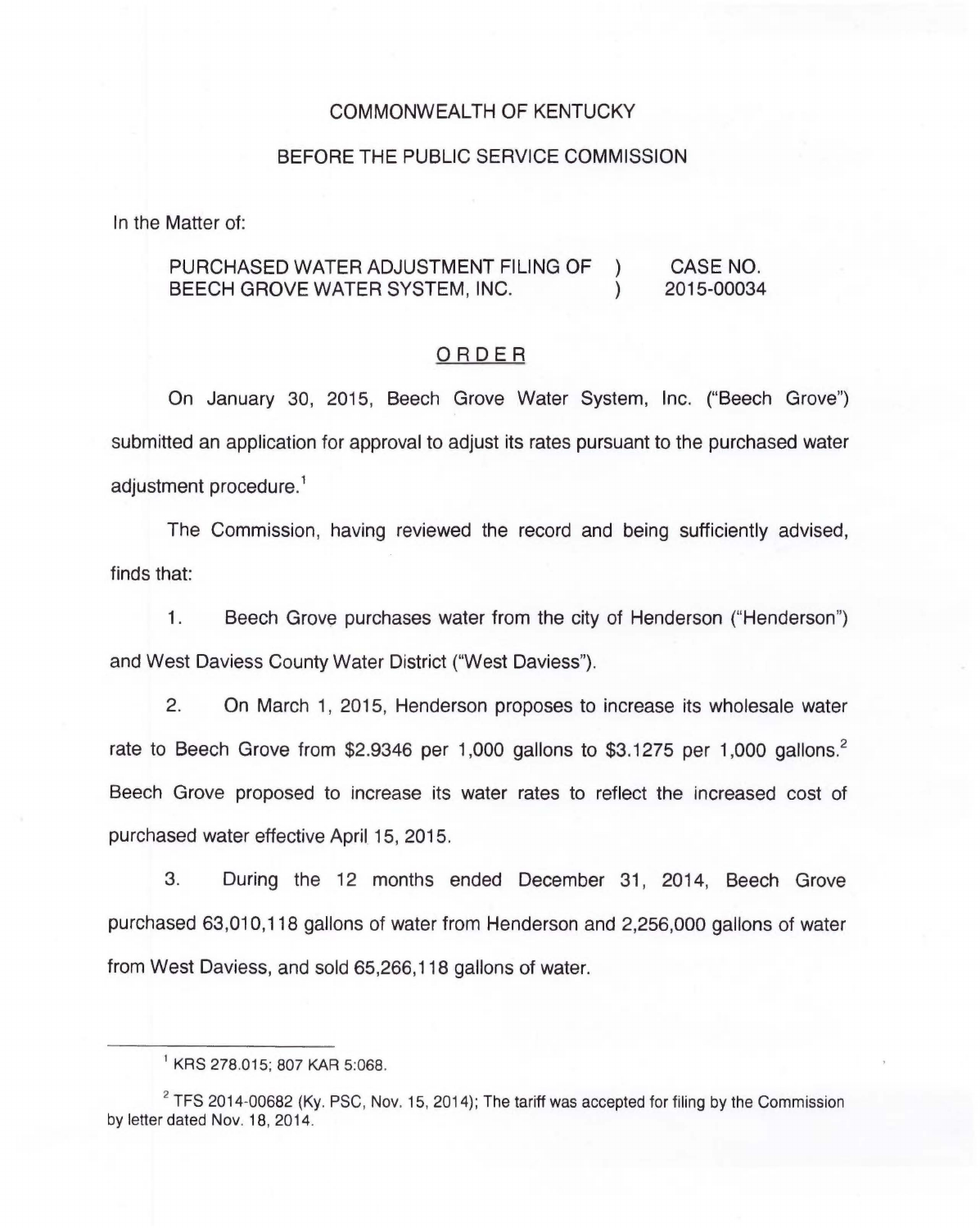The increase in the cost of purchased water is \$12,154.65, resulting in a purchased water adjustment factor of \$0.19 per 1,000 gallons.

4. In its application, Beech Grove miscalculated the increase in the cost of purchased water and the resulting purchased water adjustment factor.

5. The purchased water adjustment of \$0.19 per 1 ,000 gallons, as calculated in Appendix A to this Order, is fair, just, and reasonable and should be approved.

6. The rates as set forth in Appendix B to this Order are fair, just, and reasonable and should be approved for water service rendered on and after April 15, 2015.

IT IS THEREFORE ORDERED that:

1. The purchased water adjustment of \$0.19 per 1 ,000 gallons is approved.

2. Beech Grove's proposed rates are denied.

3. The rates set forth in Appendix B to this Order are approved for services rendered on and after April 15, 2015.

4. Within 20 days of the date of this Order, Beech Grove shall file with the Commission, using the Commission's electronic Tariff Filing System, revised tariff sheets showing the rates approved herein.

By the Commission

ENTERED ,. **FEB 2 6 2015**  KENTUCKY PUBLIC **FRVICE COMMISSION** 

**ATTEST** Executive Director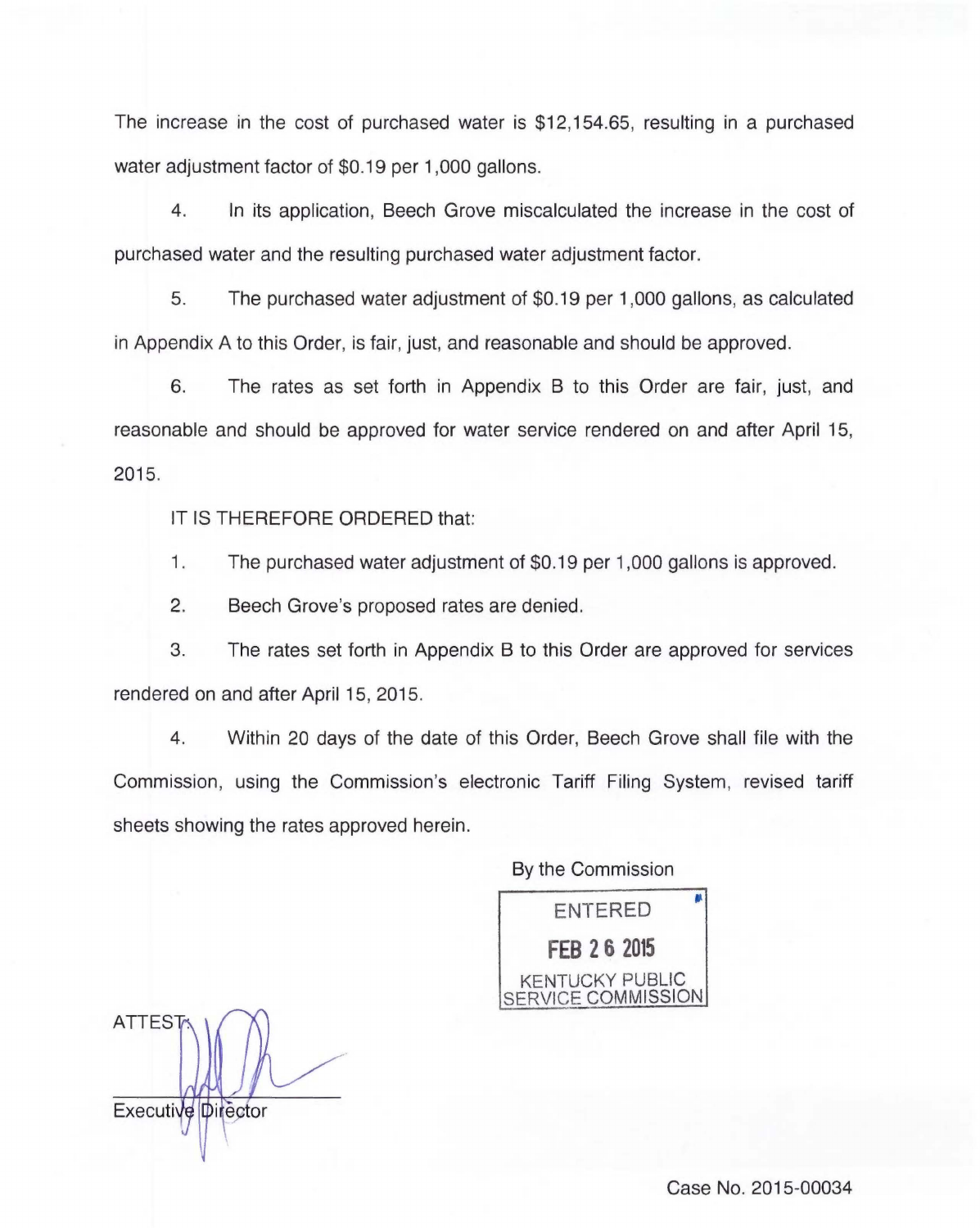# APPENDIX A

## APPENDIX TO AN ORDER OF THE KENTUCKY PUBLIC SERVICE COMMISSION IN CASE NO. 2015-00034 DATED **fEB 2 6 2015**

|                                   | <b>New Rate</b>      |                              | <b>Base Rate</b> |
|-----------------------------------|----------------------|------------------------------|------------------|
| City of Henderson                 |                      |                              |                  |
| Purchases in gallons              |                      | 63,010,118                   | 63,010,118       |
| Volumetric rate                   | \$3.1275/1,000       |                              | \$2.9346/1,000   |
|                                   | 197,064.14<br>\$.    |                              | \$<br>184,909.49 |
| <b>West Daviess</b>               |                      |                              |                  |
| Purchases in gallons              | 2,256,000            |                              | 2,256,000        |
| Volumetric rate                   | No Change            |                              | No Change        |
|                                   |                      |                              | U                |
|                                   |                      |                              |                  |
|                                   | Increased water cost |                              | \$12,154.65      |
| Increased water cost              |                      | 12,154.65<br>S               |                  |
| Divided by gallons sold/1,000     |                      | 65,266,118                   |                  |
|                                   |                      | \$                           | 0.1862           |
| Purchased water adjustment factor |                      | \$<br>0.19 per 1,000 gallons |                  |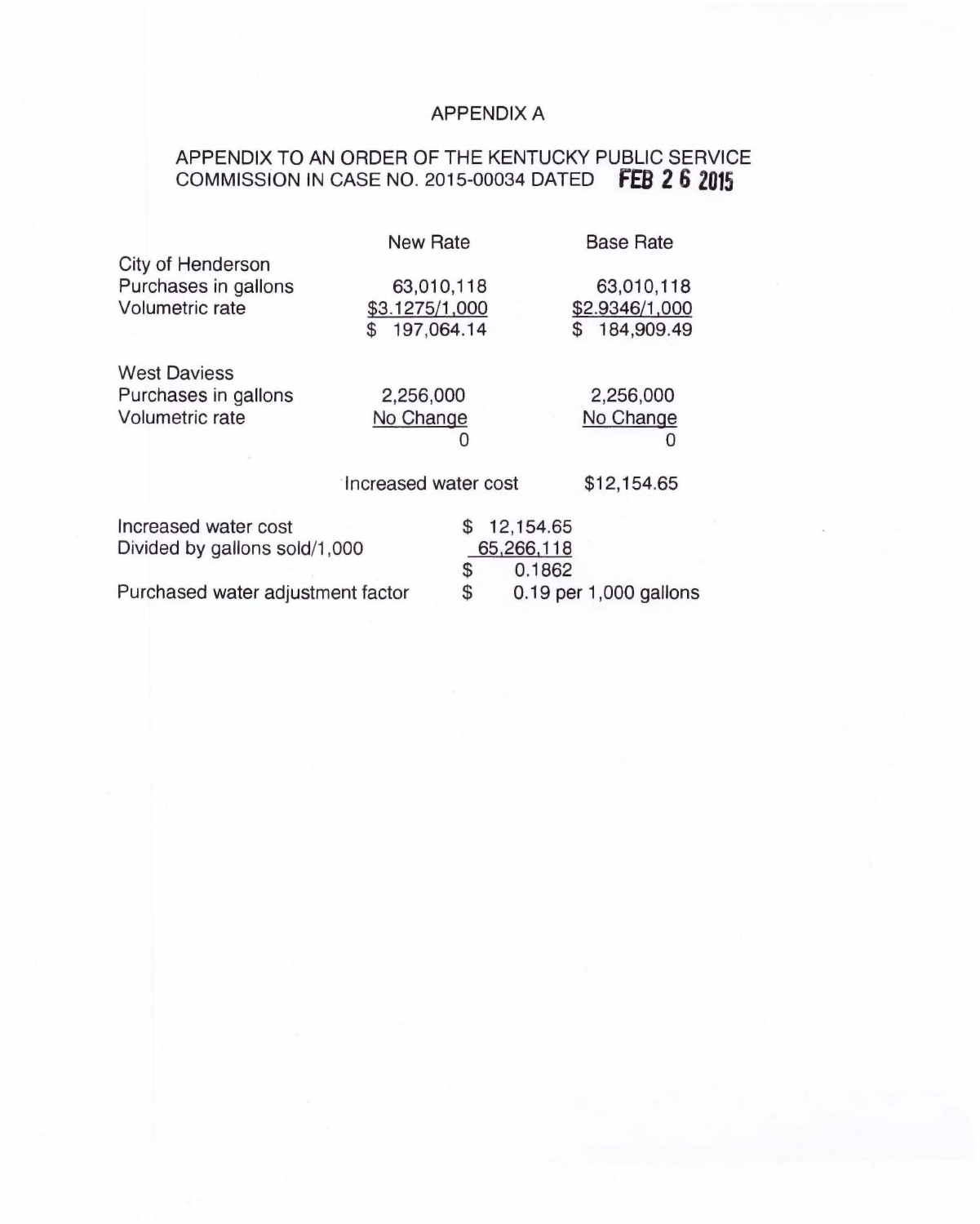## APPENDIX B

## APPENDIX TO AN ORDER OF THE KENTUCKY PUBLIC SERVICE COMMISSION IN CASE NO. 2015-00034 DATED **fEB 2 6 2015**

The following rates and charges are prescribed for the customers in the area served by Beech Grove Water System, Inc. All other rates and charges not specifically mentioned herein shall remain the same as those in effect under authority of the Commission prior to the effective date of this Order.

## Monthly Water Rates

First 2,000 gallons Next 98,000 gallons Over 100,000 gallons

Bulk Loading Station

- \$ 17.94 Minimum Bill 5. 78 per 1 ,000 gallons 4.88 per 1 ,000 gallons
- \$ 2. 71 per 1 ,000 gallons